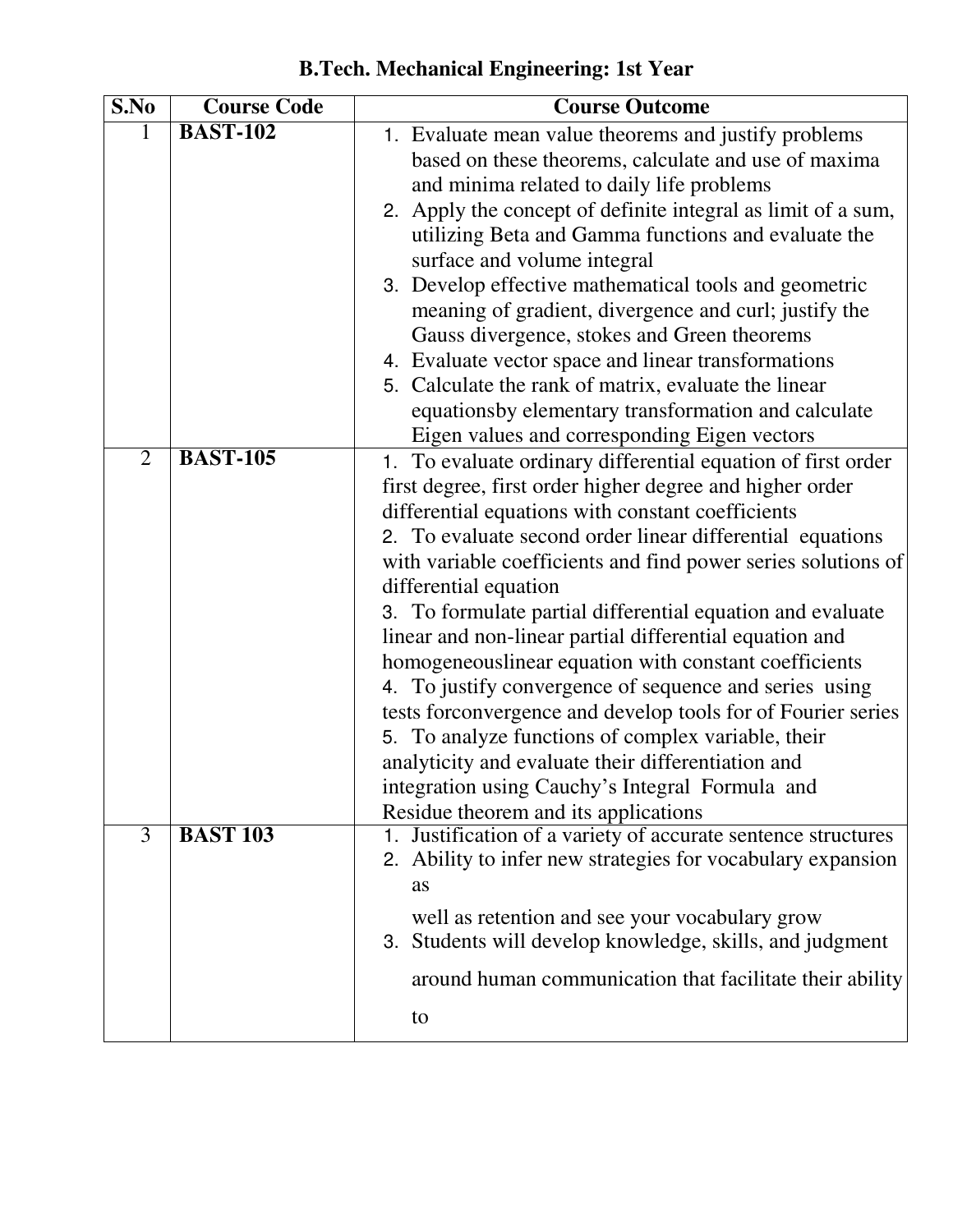|                |                 | work collaboratively with others                                                                        |
|----------------|-----------------|---------------------------------------------------------------------------------------------------------|
|                |                 | 4. To compose technical and academic article's                                                          |
|                |                 | comprehension                                                                                           |
|                |                 | 5. Express the capacity to use various writing forms,                                                   |
|                |                 | toachieve the specific purposes of the course                                                           |
| $\overline{4}$ | <b>BCST 101</b> | 1. The student will learn about basics computer,                                                        |
|                |                 | different type of data type and to formulate simple                                                     |
|                |                 | algorithms for arithmetic and logical problems                                                          |
|                |                 | 2. To translate the algorithms to programs (in C)                                                       |
|                |                 | language), learn and apply the concept of different                                                     |
|                |                 | types of controlstructure and linear data structure                                                     |
|                |                 | 3. Ability to learn and apply the concept of searching,                                                 |
|                |                 | sortingand functions and analyze complexity of                                                          |
|                |                 | algorithm                                                                                               |
|                |                 | 4. To apply and test the concept of recursion and<br>structureTo decompose a problem into functions and |
|                |                 | synthesize a complete program using divide and                                                          |
|                |                 | conquer approach                                                                                        |
|                |                 | 5. To learn and apply the concept of pointer, linear                                                    |
|                |                 | datastructure and operations on file                                                                    |
| 5              | <b>BAST 104</b> | 1. Examine the principles of quantum mechanics in                                                       |
|                |                 | engineering discipline and explain the reasons for                                                      |
|                |                 | physical happenings                                                                                     |
|                |                 | 2. Understand the basic knowledge about wave optics                                                     |
|                |                 | andits application in optical instruments                                                               |
|                |                 | 3. Examine physical and structural concept of<br>electronic materials Develop the basic                 |
|                |                 | understanding about the new superconducting                                                             |
|                |                 | materials to save and less consumption of energy                                                        |
|                |                 | 4. Analyze applied physics in engineering domain Make                                                   |
|                |                 | avision to use laser light in various fields of                                                         |
|                |                 | science, engineering, medical science, industries                                                       |
|                |                 | and defense                                                                                             |
|                |                 | 5. Basic understanding about the electrostatics and its                                                 |
|                |                 | application in Evaluation of electric field and                                                         |
| 6              | <b>BAST-101</b> | electrostatic potential for charge distributions                                                        |
|                |                 | 1. Analyze and choose appropriate metals and non-<br>metals on the basis of periodic properties such as |
|                |                 | ionization potential, electron affinity, oxidation                                                      |
|                |                 | states and electronegativity for broader industrial                                                     |
|                |                 | applications                                                                                            |
|                |                 | 2. Rationalize bulk properties and processes                                                            |
|                |                 | using thermodynamic considerations                                                                      |
|                |                 | 3. Design and build some economical technologies                                                        |
|                |                 | for                                                                                                     |
|                |                 | conservation, purification and effective utilization                                                    |
|                |                 | ofwater infuture                                                                                        |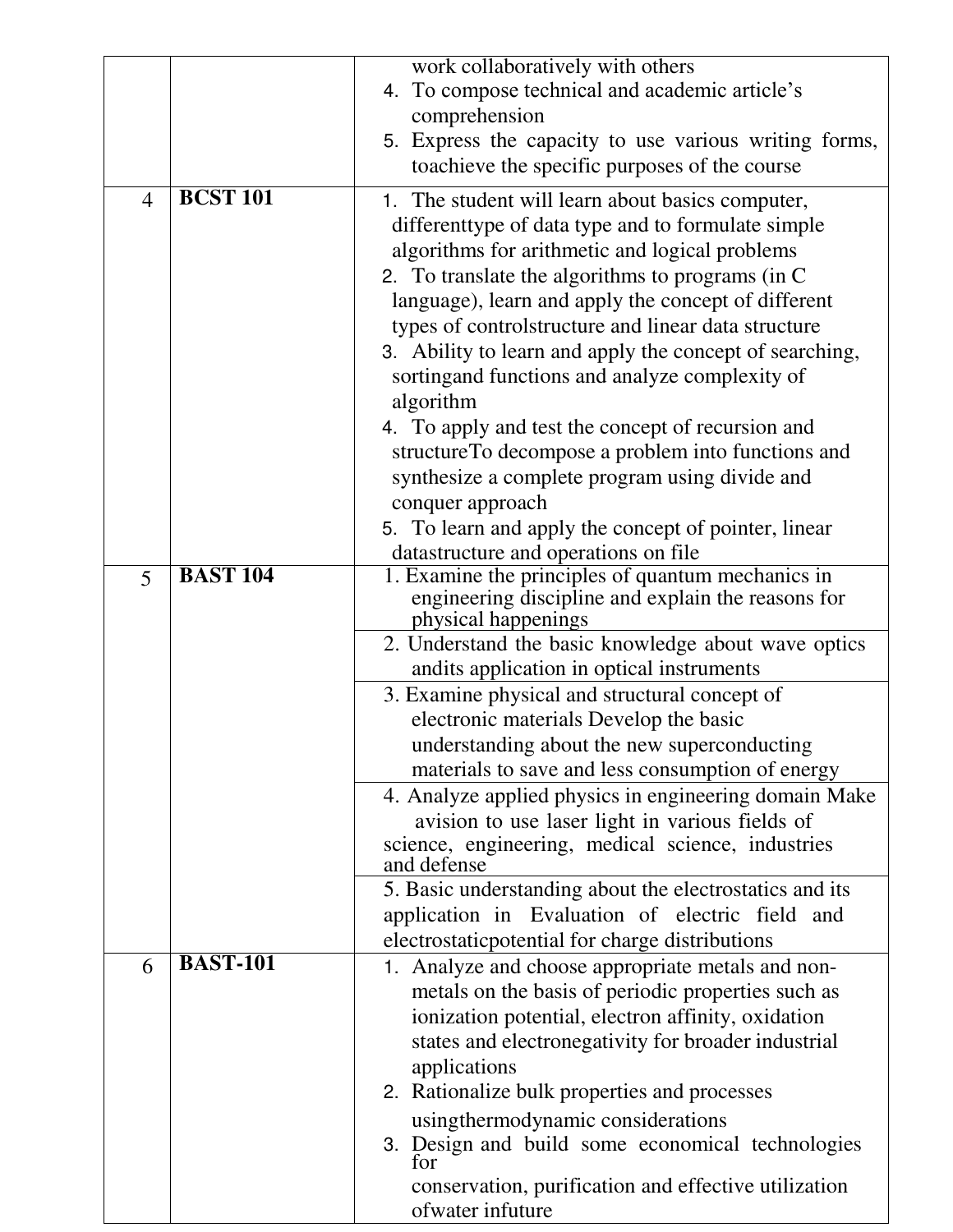|                |                 | 4. Synthesize conservation and use some of the                                                                                                                                                                                                                                                                                                                                                                                                                                                                                                                                                                                                                                                                                                                                                                                                                                                                                                                                                                                 |
|----------------|-----------------|--------------------------------------------------------------------------------------------------------------------------------------------------------------------------------------------------------------------------------------------------------------------------------------------------------------------------------------------------------------------------------------------------------------------------------------------------------------------------------------------------------------------------------------------------------------------------------------------------------------------------------------------------------------------------------------------------------------------------------------------------------------------------------------------------------------------------------------------------------------------------------------------------------------------------------------------------------------------------------------------------------------------------------|
|                |                 | important materials in the field of engineering<br>5. Differentiate the ranges of the electromagnetic<br>spectrum<br>used for exciting different molecular energy levels<br>invarious spectroscopic techniques                                                                                                                                                                                                                                                                                                                                                                                                                                                                                                                                                                                                                                                                                                                                                                                                                 |
| $\overline{7}$ | <b>BMET 102</b> | 1. Student will able to speculate Fundamental<br>knowledge of thermodynamics as properties,<br>system, process, cycle etc<br>2. Student will able to analyze principle of law of<br>motion inthermodynamics<br>3. Categorize the different types of Engines,<br>steamproperties<br>4. Student will able to evaluate Fundamental<br>knowledge of Forces, laws of motion, beams,<br>trusses<br>5. Student will able to calculate and analyze stress,<br>strain, torsion, bending analysis etc.                                                                                                                                                                                                                                                                                                                                                                                                                                                                                                                                   |
| 8              | <b>BECT 101</b> | 1. Analyze materials in terms of energy band gap and<br>Group 4 materials as intrinsic and extrinsic depending<br>on donors and acceptor impurities also evaluate<br>Junction diode in terms of V-I Characteristics,<br>resistance & capacitance<br>2. Illustrate applications of Junction Diode as rectifier,<br>clipper, clamper, voltage multiplier circuit & analyze<br>break down diodes (Zener & Avalanche) in terms of<br>characteristics, resistance, ratings and application as<br>shunt regulator<br>3. Analyze BJT, its configurations as CB, CE $& CC$ and<br>biasingalso illustrate its role as amplifier<br>4. Evaluate JFET and MOSFET in terms of their<br>construction, operation and characteristics<br>5. Analyze operational amplifiers in terms of ideal,<br>inverting, non-inverting, summer, integrator<br>& differentiator and its applications as<br>instrumentationcircuits, active filters, controlled<br>sources, logarithmic amplifiers, waveform<br>generators, Schmitt triggers,<br>comparators |

**Mechanical Engineering : III Semester**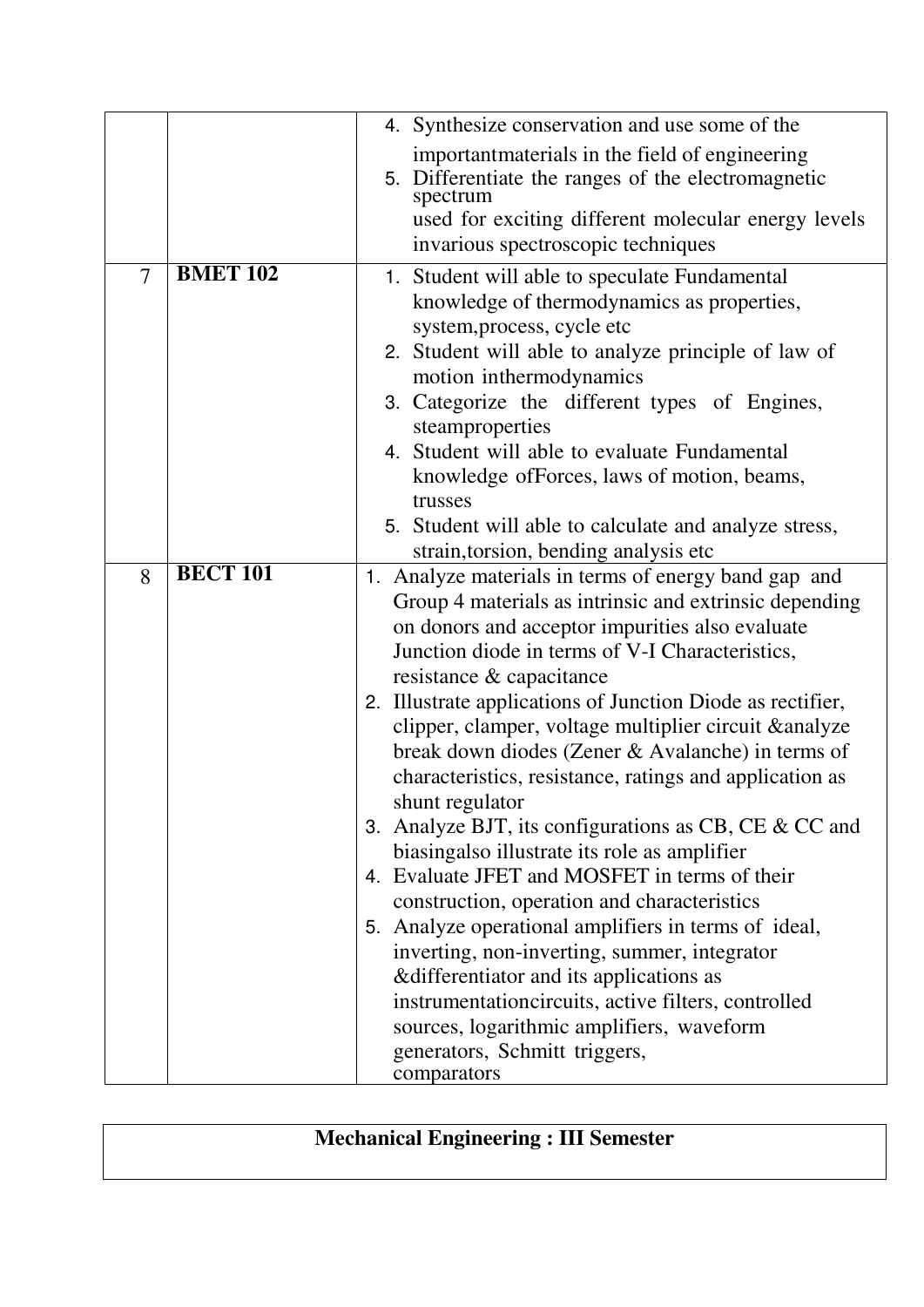| S.No. | <b>Course Code</b> | <b>Course Outcome</b>                                                                         |
|-------|--------------------|-----------------------------------------------------------------------------------------------|
| 1.    |                    | Remember the concept of Laplace transform and apply in<br>solving real life problems.         |
|       |                    | Understand the concept of Fourier transform to evaluate<br>engineering problems               |
|       | <b>BAST 301</b>    | Understand<br>to evaluate<br>of<br>algebraic<br>roots<br>and                                  |
|       |                    | transcendental equations.                                                                     |
|       |                    | Understand interpolation, differentiation, integration and                                    |
|       |                    | the solution of differential equations.<br>Understand the concept of correlation, regression, |
|       |                    | moments, skewness and kurtosis and curve fitting.                                             |
|       |                    | Knowledge of heat and work transfer and their effect,                                         |
|       |                    | application of first law of thermodynamics to different                                       |
|       |                    | machines as well as second law of thermodynamics.                                             |
|       |                    | Knowledge of quality of energy and its balance                                                |
| 2.    | <b>BMET 302</b>    | Knowledge of steady flow energy equation and its use in                                       |
|       |                    | compressor, turbines, nozzles, evaporators etc                                                |
|       | <b>BMET 303</b>    | Knowledge of basic power output cycles                                                        |
|       |                    | Knowledge of heat and work transfer and their effect,                                         |
|       |                    | application of first law of thermodynamics to different                                       |
|       |                    | machines as well as second law of thermodynamics.                                             |
|       |                    | Discriminate different types Of Materials based on their                                      |
|       |                    | mechanical properties<br>Categorize various ferrous materials and their production            |
|       |                    | process and Properties based on methodology and their                                         |
|       |                    | applications.                                                                                 |
| 3     |                    | Distinguish and examine the Non Ferrous metals and                                            |
|       |                    | <b>Testing of Materials</b>                                                                   |
|       |                    | Compare and analyze magnetic and electric properties of                                       |
|       |                    | materials and their applications material science                                             |
|       |                    | Compare and analyze various Non-Metallic Materials and                                        |
|       |                    | their methodologies and their application in industries.                                      |
|       |                    | Analyze structural members using the concept of stress                                        |
| 4.    | <b>BMET 304</b>    | and strain                                                                                    |
|       |                    | Understand the shear force and bending moment diagram                                         |
|       |                    | Determine the deflection of beam                                                              |
|       |                    | Analyze structural members using the concept of stress                                        |
|       |                    | and strain<br>Analyze the stress and strain in thick cylinders                                |
|       |                    | To make acquaintance foundry processes like pattern                                           |
| 5.    | <b>BMET 305</b>    | design and making and manufacturing of casting                                                |
|       |                    | To study metal forming processes such as forging, rolling,                                    |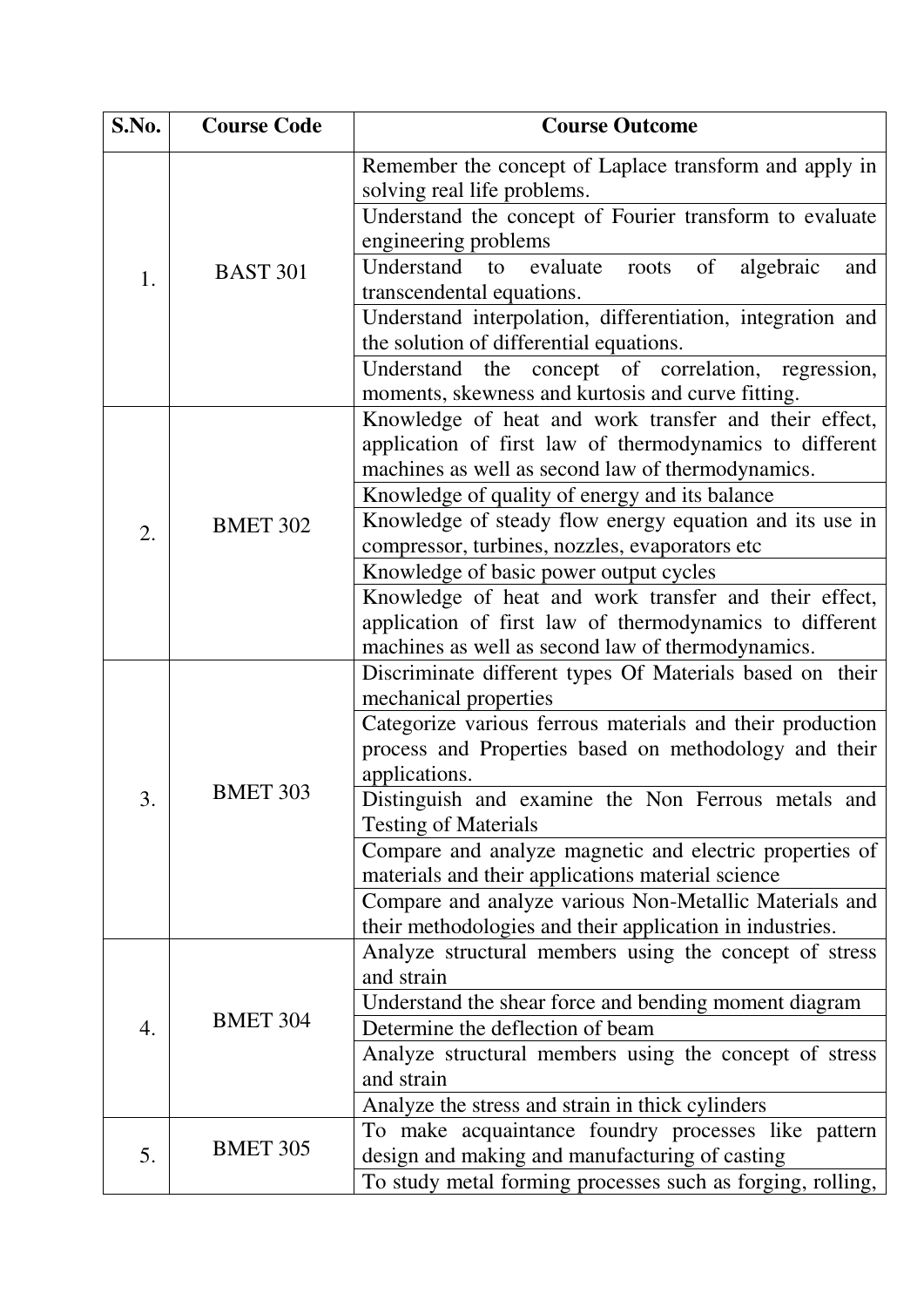|    |                 | extrusion and wire drawing                                                            |
|----|-----------------|---------------------------------------------------------------------------------------|
|    |                 | To study die design set and sheet metal working process                               |
|    |                 | To study and design principles of jigs and fixture                                    |
|    |                 |                                                                                       |
|    |                 | <b>Mechanical Engineering: IV Semester</b>                                            |
|    |                 | Ability to apply various thermodynamics laws to real<br>system.                       |
|    |                 | Understanding of steam properties and different types of                              |
|    |                 | <b>Boilers</b>                                                                        |
| 6. | <b>BMET 401</b> | understanding of the interrelationship between<br>An                                  |
|    |                 | thermodynamic cycles                                                                  |
|    |                 | Ability to understand steam turbine.                                                  |
|    |                 | An understanding of principles of gas turbine and Brayton                             |
|    |                 | cycle                                                                                 |
|    |                 | Apply advanced level knowledge, techniques, skills and                                |
|    |                 | modern tools in the field of Energy and Environmental<br>Engineering                  |
|    |                 | Distinguish the different energy generation systems and                               |
|    |                 | their environmental impacts                                                           |
|    |                 | Respond to global policy initiatives and meet the emerging                            |
| 7. | <b>BCET-402</b> | challenges with sustainable technological solutions in the                            |
|    |                 | field of energy and environment.                                                      |
|    |                 | Formulate<br>and<br>energy and<br>solve<br>energy-related                             |
|    |                 | environmental problems                                                                |
|    |                 | Apply mathematical or experimental tools and techniques                               |
|    |                 | relevant to the energy and energy related environmental                               |
|    |                 | disciplines                                                                           |
|    | <b>BMET 403</b> | Identify mechanisms in real life applications. analyse                                |
|    |                 | velocity and acceleration of mechanisms by vector and                                 |
|    |                 | graphical methods                                                                     |
|    |                 | Identifying the types of cams and gears and their usage                               |
| 8. |                 | Studying the static and dynamic analysis of force in                                  |
|    |                 | mechanisms                                                                            |
|    |                 | Learning balancing and about governors                                                |
|    |                 | Studying the types of brakes and dynamometers and their<br>application in automobiles |
|    |                 | and explain fundamentals<br>of Fluid<br>To<br>introduce                               |
|    | <b>BMET 404</b> | Mechanics, which is used in the applications<br>of                                    |
|    |                 | Aerodynamics, Hydraulics, Marine Engineering, Gas                                     |
| 8. |                 | dynamics etc                                                                          |
|    |                 | Evaluate fundamental knowledge of fluid, its properties                               |
|    |                 | and behavior under various conditions of internal and                                 |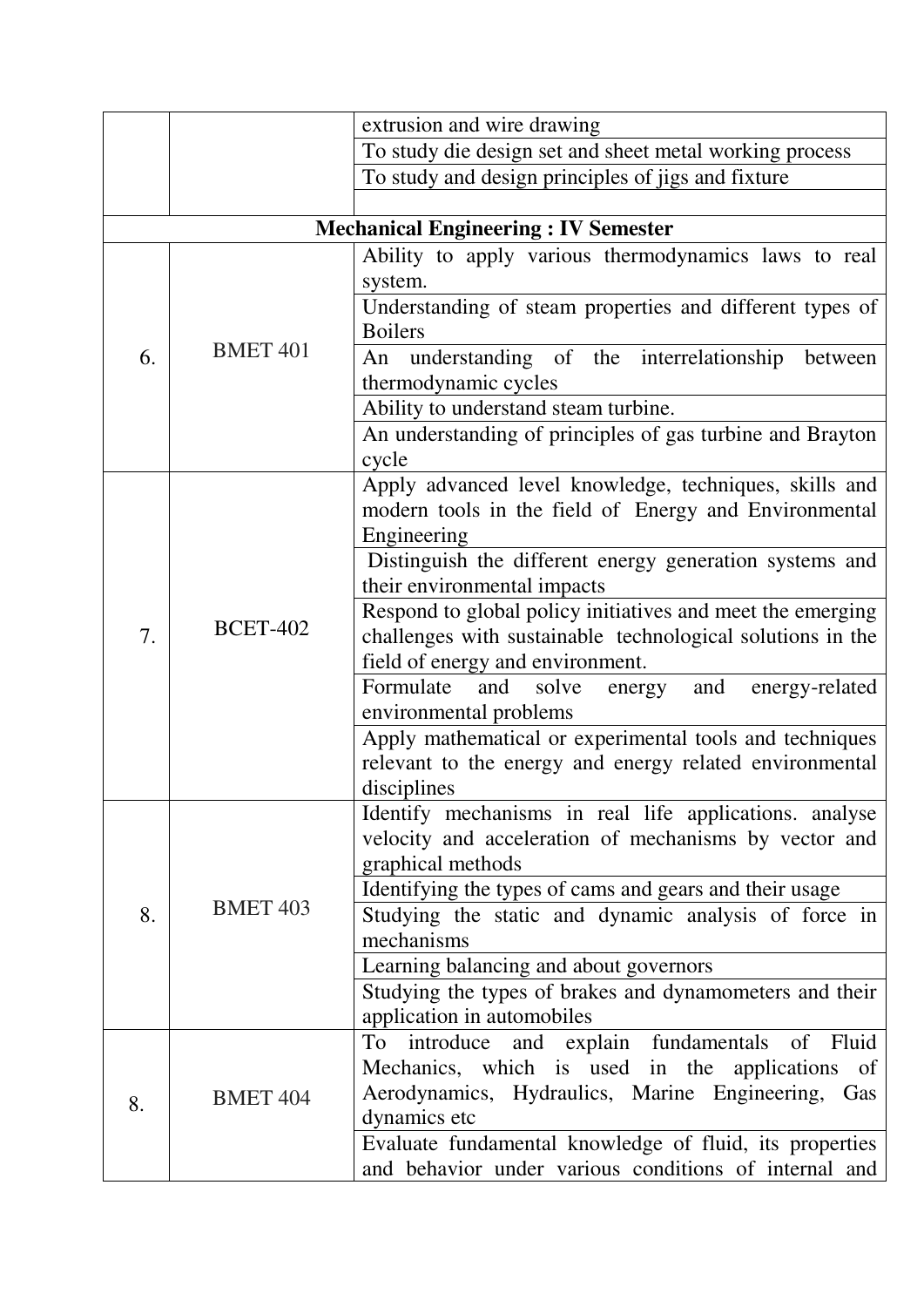|     |                 | external flows                                                 |
|-----|-----------------|----------------------------------------------------------------|
|     |                 | To develop understanding about hydrostatic law, principle      |
|     |                 | of buoyancy and stability of a floating body and               |
|     |                 | application of mass, momentum and energy equation in           |
|     |                 | fluid flow                                                     |
|     |                 | To illustrate basic laws and equations used for analysis of    |
|     |                 | static and dynamic fluids. 5. To inculcate the importance      |
|     |                 | of fluid flow measurement and its applications in              |
|     |                 | Industries                                                     |
|     |                 | To evaluate the losses in a flow system, flow through          |
|     |                 | pipes, boundary layer flow and flow past immersed bodies       |
|     |                 | appropriate Manufacturing<br>Processing<br>Select<br>to        |
|     |                 | manufacture any component                                      |
|     |                 | Demonstrate operation such as<br>Turning,<br>Facing,           |
| 9.  | <b>BMET 405</b> | Threading, Knurling and Grooving on Centre Lathe.              |
|     |                 | Select appropriate Process to finish any component             |
|     |                 | Select appropriate Joining Processes to join Work piece        |
|     |                 | Design & manufacturing different products by cutting           |
|     |                 | processes                                                      |
|     |                 | <b>Mechanical Engineering: V Semester</b>                      |
|     |                 | Ability to understand productivity and work study              |
|     |                 | Ability to apply plant layouts and understanding the           |
|     | <b>BMET 501</b> | application of material handling equipments                    |
| 10. |                 | An understanding of managerial economics                       |
|     |                 | Ability to apply the concept of Inventory and supply chain     |
|     |                 | management                                                     |
|     |                 | An understanding of job evaluation and merit rating.           |
|     |                 | Illustrate the fundamentals of stress analysis, theories of    |
|     |                 | failure and material science in the design of machine          |
|     |                 | components                                                     |
|     |                 | Analyze the principle of solid mechanics to design             |
|     |                 | machine members, under variable loading.                       |
| 11. | <b>BMET 502</b> | Analyze the shaft design based on strength, rigidity and       |
|     |                 | design various types of coupling based on application          |
|     |                 | Compare and analyze design parameters of Springs $\&$          |
|     |                 | joints on various loading applications.                        |
|     |                 | the different types of Product<br>Illustrate<br>design<br>$\&$ |
|     |                 | development                                                    |
|     |                 | Mathematically formulate and analyze heat transfer system      |
| 12. | <b>BMET 503</b> | by conduction mode                                             |
|     |                 | Apply the conduction heat transfer knowledge on fins           |
|     |                 | which are used in various applications                         |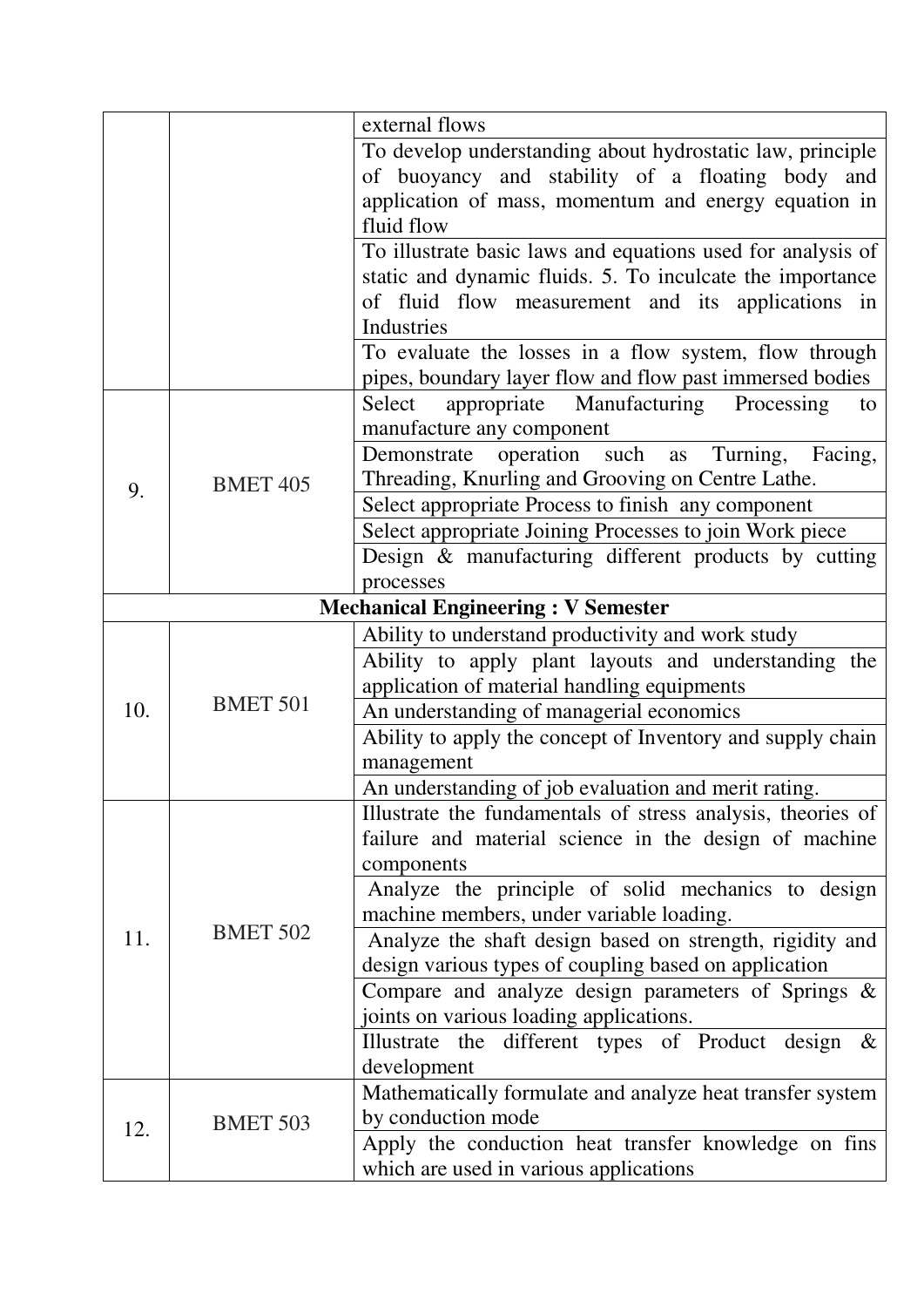|     |                 | Apply the knowledge of fluid flow and convection heat                     |
|-----|-----------------|---------------------------------------------------------------------------|
|     |                 | transfer to analyze the thermal system                                    |
|     |                 | Analyze radiative heat transfer system                                    |
|     |                 | Perform thermal design of various heat exchangers                         |
|     |                 | Analyse engine classification Cycle analysis                              |
|     |                 | Estimate Combustion in SI engine, abnormal combustion                     |
|     |                 | and it's control, combustion.                                             |
| 13. | <b>BMET 504</b> | Categorize different Fuel injection in CI engines and Fuel                |
|     |                 | injectors.                                                                |
|     |                 | Analyse cooling systems, Cooling Towers & Radiators.                      |
|     |                 | Analyse Performance parameters and Testing of SI and CI                   |
|     |                 | engines.                                                                  |
|     |                 | Developed the attitudes, values, characteristics, behaviour,              |
|     |                 | processes<br>associated<br>with<br>and<br>possessing<br>an                |
|     |                 | entrepreneurial mindset and engaging in successful                        |
|     |                 | appropriate entrepreneurial behaviour                                     |
|     |                 | Justify the ways in which entrepreneurs perceive                          |
|     |                 | opportunity, manage risk, organize resources and add                      |
|     |                 | value                                                                     |
| 14. | <b>BMET 505</b> | Developed advanced knowledge about key processes                          |
|     |                 | necessary to bring new products and services to market                    |
|     |                 | and key challenges facing the entrepreneur at different                   |
|     |                 | stages of the entrepreneurial voyage                                      |
|     |                 | Will utilize interpersonal and leadership skills to be highly             |
|     |                 | effective business managers and leaders; demonstrating                    |
|     |                 | self-awareness, emotional intelligence, curiosity, visionary              |
|     |                 | strategic thinking, teamwork, reflection<br>and<br>and                    |
|     |                 | knowledge transfer skills                                                 |
|     |                 | <b>Mechanical Engineering: VI Semester</b>                                |
|     |                 | Determine the velocity triangles in turbomachinery stages                 |
|     |                 | operating at design and offdesign conditions                              |
|     |                 | Apply the affinity laws to pumps such as to determine                     |
|     |                 | their off-design behavior                                                 |
| 15. | BMET 601        | Perform the preliminary design of turbomachines (pumps,                   |
|     |                 | compressors, turbines) on a 1- D basis                                    |
|     |                 | Recognize relations between choices made early in the                     |
|     |                 | turbomachinery design process and the final components<br>and operability |
|     |                 | Recognize and discuss today's and tomorrow's use of                       |
|     |                 | turbomachines for enabling a sustainable society                          |
|     |                 | Enable students to attain the basic knowledge required                    |
| 16. | <b>BMET 602</b> | understanding, analyzing,                                                 |
|     |                 |                                                                           |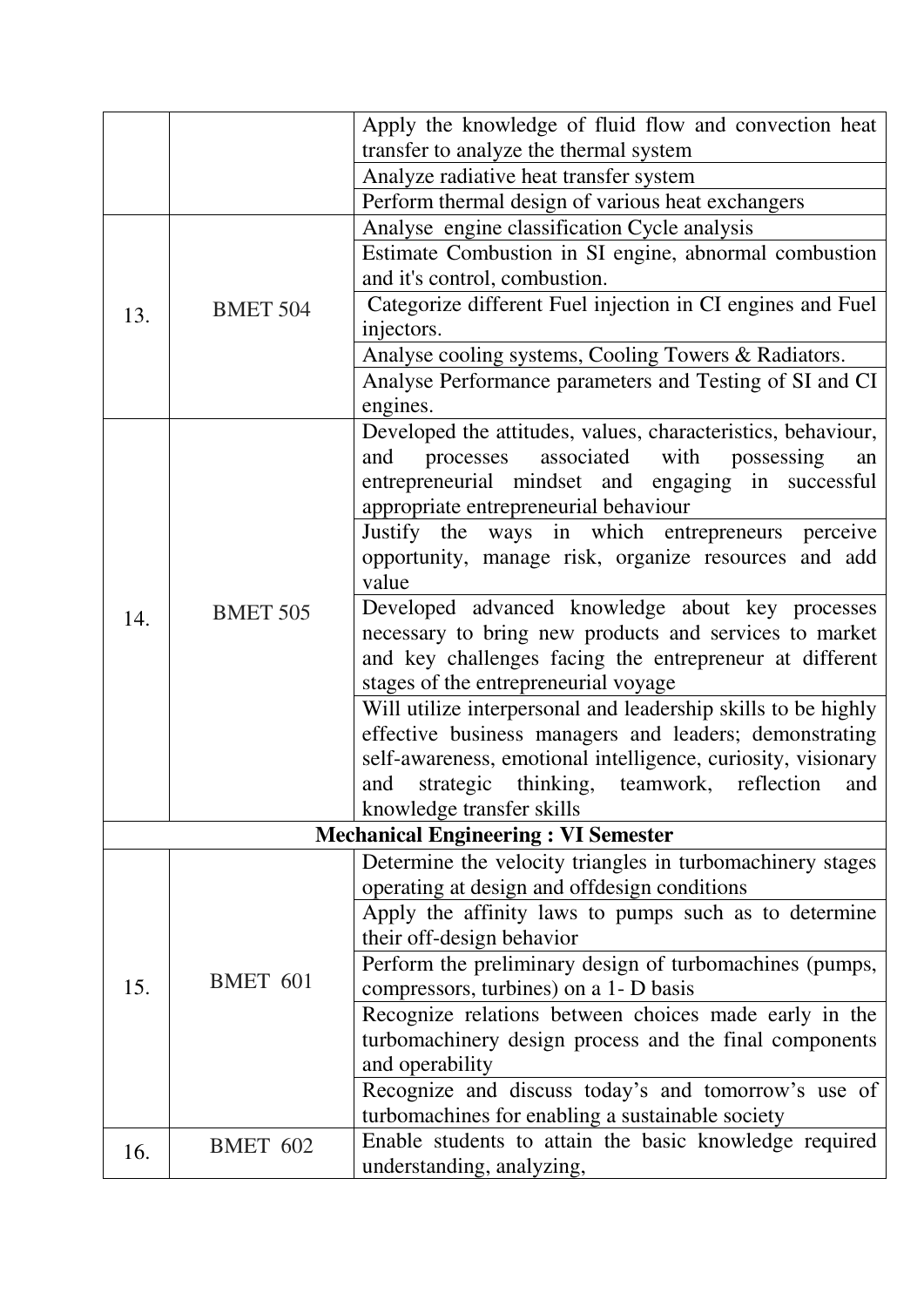|     |                 | designing and select machine elements required in                                                          |
|-----|-----------------|------------------------------------------------------------------------------------------------------------|
|     |                 | transmission systems                                                                                       |
|     |                 | To develop the ability of the selection of gear types,                                                     |
|     |                 | sizing, analysis and material                                                                              |
|     |                 | selection of gear systems                                                                                  |
|     |                 | To develop the ability of the selection of bearings, analysis                                              |
|     |                 | and material selection of                                                                                  |
|     |                 | bearings                                                                                                   |
|     |                 | To develop an ability to design I.C. Engine parts,                                                         |
|     |                 | component, or process to meet desired needs.                                                               |
|     |                 | To analyze, identify, formulate, and solve engineering                                                     |
|     |                 | problems.                                                                                                  |
|     |                 | Interpret the working principles and applications of<br>refrigeration systems.                             |
|     |                 | Interpret the vapour compression refrigeration system and<br>identify methods for Performance improvement. |
|     |                 | Demonstrate the working principles of air, vapour                                                          |
|     |                 | absorption, thermoelectric and estimate the condition of                                                   |
| 17. | <b>BMET 603</b> | steam and performance of vapour power cycle and vapour                                                     |
|     |                 | compression cycle                                                                                          |
|     |                 | Analyze air-conditioning processes using the principles of                                                 |
|     |                 | psychrometry and estimate various essential properties                                                     |
|     |                 | related to Psychrometry and processes.                                                                     |
|     |                 | Evaluate cooling and heating loads in an air-conditioning                                                  |
|     |                 | system.                                                                                                    |
|     | BMET 604        | Apply the concept of Product Design and Development                                                        |
|     |                 | Process, as a means to manage the development of an idea                                                   |
|     |                 | from concept through to production                                                                         |
|     |                 | Apply creative process techniques<br>synthesizing<br>in                                                    |
|     |                 | information, problem-solving and critical thinking                                                         |
| 18  |                 | Demonstrate and employ hand drawing and drafting                                                           |
|     |                 | principles to convey concepts                                                                              |
|     |                 | Analyze the basic fabrication methods to build prototype                                                   |
|     |                 | models for hard-goods and soft-goods and packaging.                                                        |
|     |                 | apply, explain, and<br>Demonstrate,<br>recognize<br>basic                                                  |
|     |                 | engineering, mechanical, and technical principles.                                                         |
|     |                 | Apply matrix algebra and Lie algebra for computing the                                                     |
|     | <b>BMET 605</b> | kinematics of robots                                                                                       |
| 19. |                 | Calculate the forward kinematics and inverse kinematics                                                    |
|     |                 | of serial and parallel robots                                                                              |
|     |                 | Calculate the jacobian for serial and parallel robots                                                      |
|     |                 | Develop the path planning for a robotic system                                                             |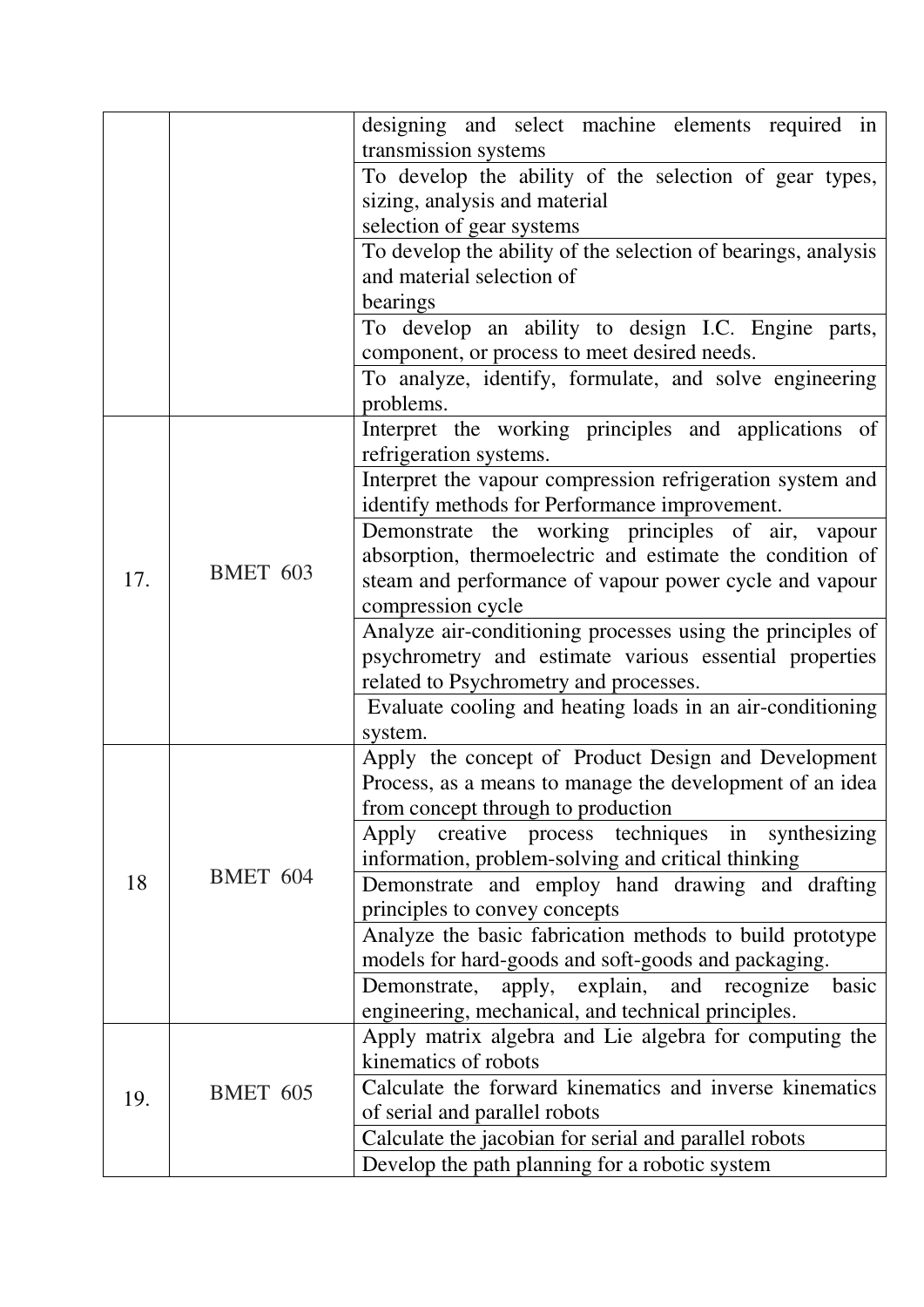|                                             |                     | Develop the simulation of robots using Maple or Matlab                                           |
|---------------------------------------------|---------------------|--------------------------------------------------------------------------------------------------|
| <b>Mechanical Engineering: VII Semester</b> |                     |                                                                                                  |
|                                             |                     | Analyze failure data, maintainability, availability and                                          |
|                                             |                     | reliability.                                                                                     |
|                                             |                     | Evaluate different Maintenance Strategies                                                        |
| 20.                                         | <b>BMET 703 A</b>   | Interpret different Replacement techniques and planning                                          |
|                                             |                     | Compare various handling techniques in engineering                                               |
|                                             |                     | industries.                                                                                      |
|                                             |                     | Use different concepts of Maintenance Management and                                             |
|                                             |                     | spare parts planning and control.                                                                |
|                                             |                     | Explain the effort of quantam confinement on the                                                 |
|                                             |                     | electronic structure and corresponding physical<br>and                                           |
|                                             |                     | chemical properties of material at nanoscale                                                     |
|                                             |                     | Choose appropriate chemical method to synthesize                                                 |
|                                             |                     | quantam nanostructure of desired size, shape and surface                                         |
|                                             | <b>BMET 701</b>     | properties                                                                                       |
| 21.                                         |                     | Choose appropriate physical method to synthesize                                                 |
|                                             |                     | quantam nanostructure of desired size, shape and surface                                         |
|                                             |                     | properties                                                                                       |
|                                             |                     | Correlate properties of nanostructure with their size shape                                      |
|                                             |                     | and surface characteristics                                                                      |
|                                             |                     | Appreciate enhanced sensitivity of nanomaterial based                                            |
|                                             |                     | sensors and their novel applications in industry.                                                |
|                                             |                     | Categorize, interpret and understand the essential                                               |
|                                             | <b>BMET-704 (A)</b> | properties of fuels for IC engines                                                               |
|                                             |                     | Identify the need for alternate fuels and characterize                                           |
|                                             |                     | prospective alternate fuels                                                                      |
| 22                                          |                     | Evaluate the vehicle fuel storage and dispensing facility                                        |
|                                             |                     | requirements.                                                                                    |
|                                             |                     | Analyze the implement limitations with regard to                                                 |
|                                             |                     | performance, emission and materials compatibility.                                               |
|                                             |                     | Develop strategies for control of emissions as per the                                           |
|                                             |                     | legislation standards.<br><b>Mechanical Engineering: VIII Semester</b>                           |
| 23                                          |                     |                                                                                                  |
|                                             |                     | Predict sources of energy and types of power plants.                                             |
|                                             |                     | Analyse different types of steam cycles and estimate                                             |
|                                             |                     | efficiencies in a steam power plant.<br>Discriminate basic working principles of gas turbine and |
|                                             | <b>BMET 802</b>     | diesel engine power plants.                                                                      |
|                                             |                     | Explain principal components and types of nuclear                                                |
|                                             |                     | reactors.                                                                                        |
|                                             |                     | Evaluate cycle efficiency and performance of a gas cooled                                        |